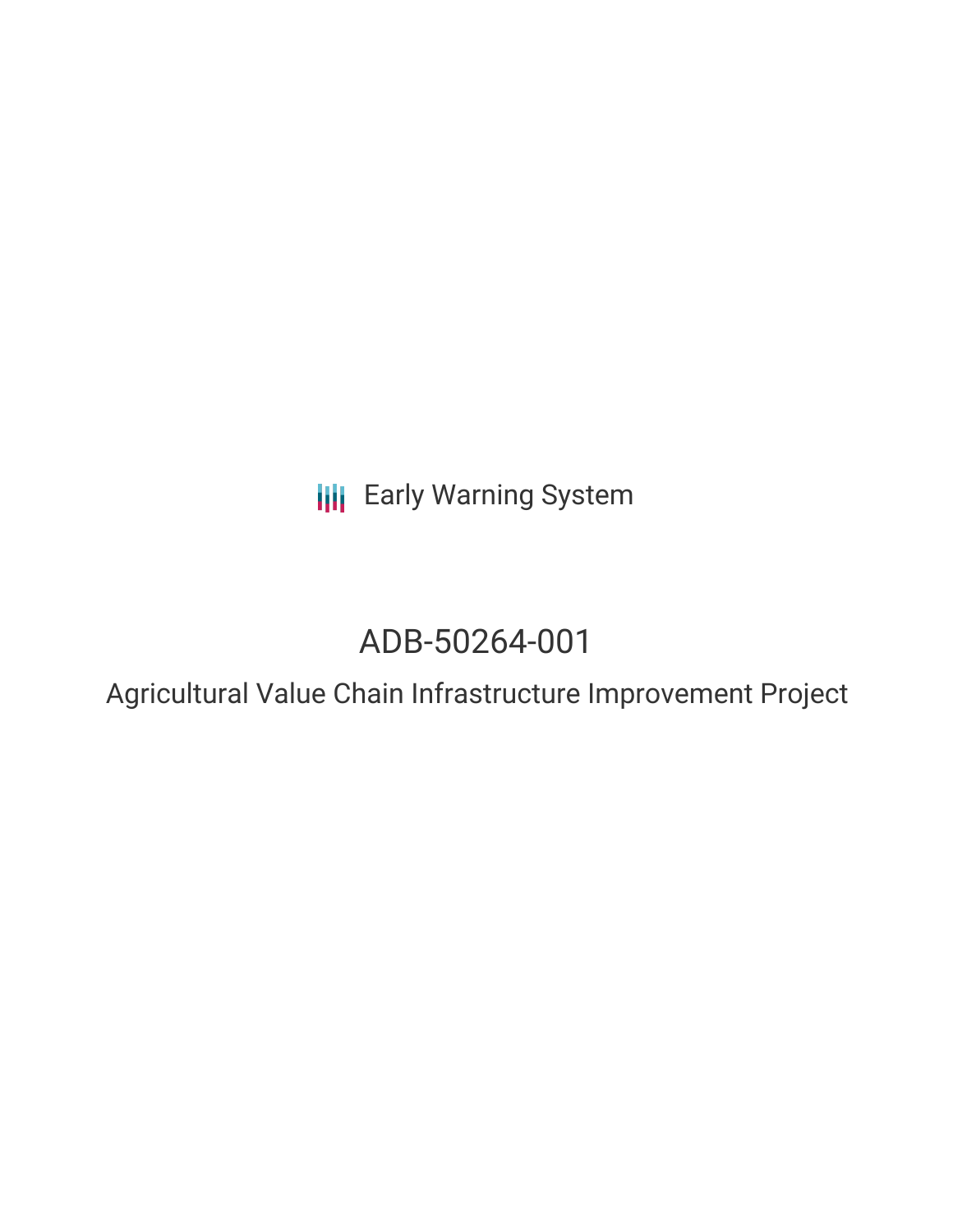

## **Quick Facts**

| <b>Countries</b>              | Cambodia                                                                         |
|-------------------------------|----------------------------------------------------------------------------------|
| <b>Specific Location</b>      | Kampong Cham, Kampong Thom, Otar Meanchey, Preah Vihear, Siem Reap, Tboung Khmum |
| <b>Financial Institutions</b> | Asian Development Bank (ADB)                                                     |
| <b>Status</b>                 | Active                                                                           |
| <b>Bank Risk Rating</b>       | U                                                                                |
| <b>Voting Date</b>            | 2018-06-29                                                                       |
| <b>Borrower</b>               | Government of Cambodia                                                           |
| <b>Sectors</b>                | Agriculture and Forestry, Technical Cooperation, Transport                       |
| Investment Type(s)            | <b>Advisory Services, Grant</b>                                                  |
| <b>Project Cost (USD)</b>     | \$2.00 million                                                                   |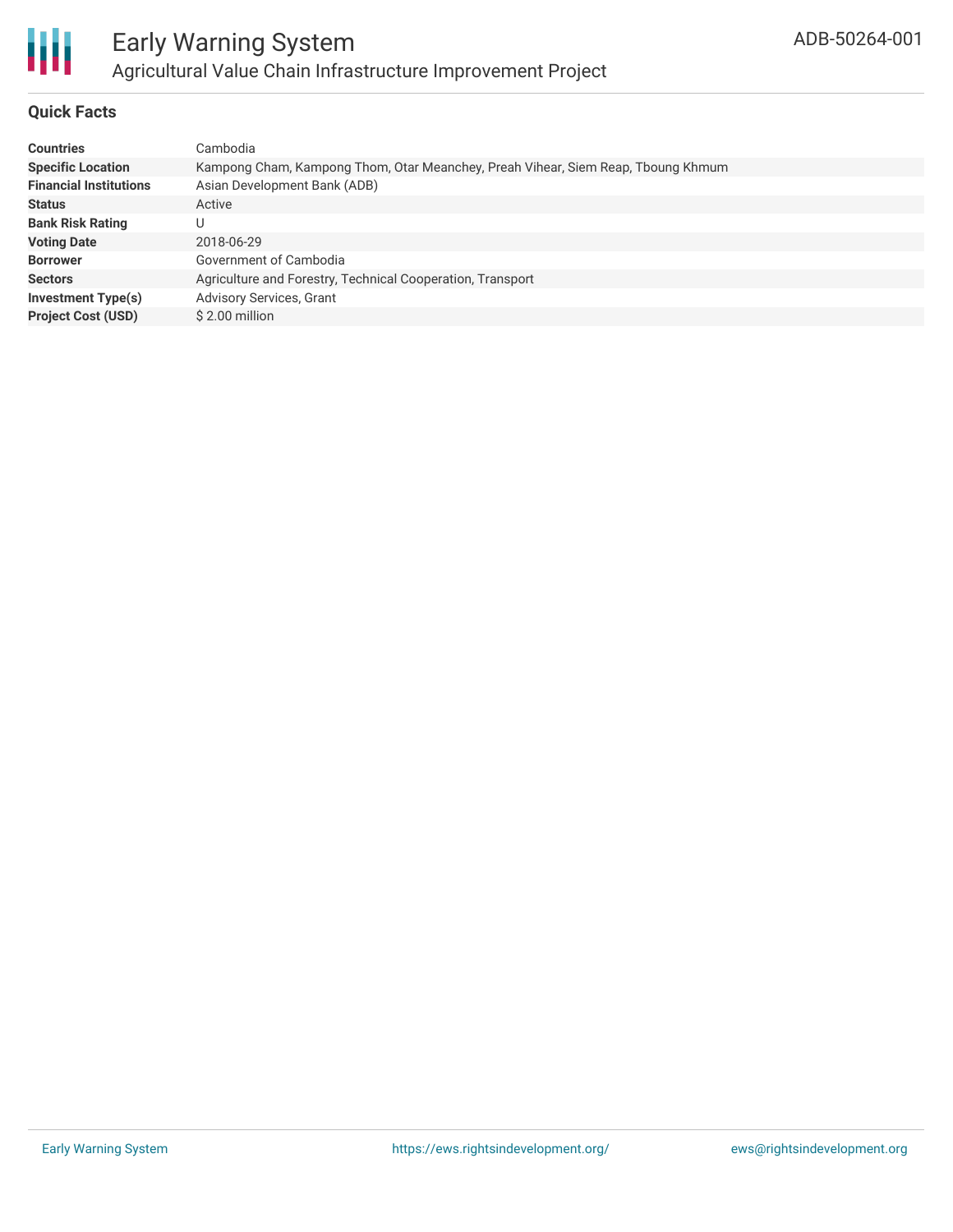

### **Project Description**

According to the bank document, Cambodia's agriculture sector is characterized as low value added, low productive, and natural resource exhaustive. They are caused by: (i) poor and climate-vulnerable agricultural production and service infrastructure; (ii) underdeveloped agricultural value chains; and (iii) unsustainable natural resources management exacerbated by climate change. The Agricultural Value Chain (AVC) Infrastructure Improvement Project (the project) aims to tackle the core sector problem of low productivity, low value addition, and low resource efficiency of Cambodia's agriculture with the following outputs: (i) post-harvest and logistic facilities strengthened; (ii) agricultural production and service infrastructure improved; (iii) rural connectivity and disaster risk management capacity improved; and (iv) business partnership among value chain stakeholders enhanced (see detailed description of the outputs in the concept paper). These outputs will result in the following outcome: value addition to selected agricultural products in the project area increased. The project will be aligned with the following impact: value addition in agriculture sector enhanced.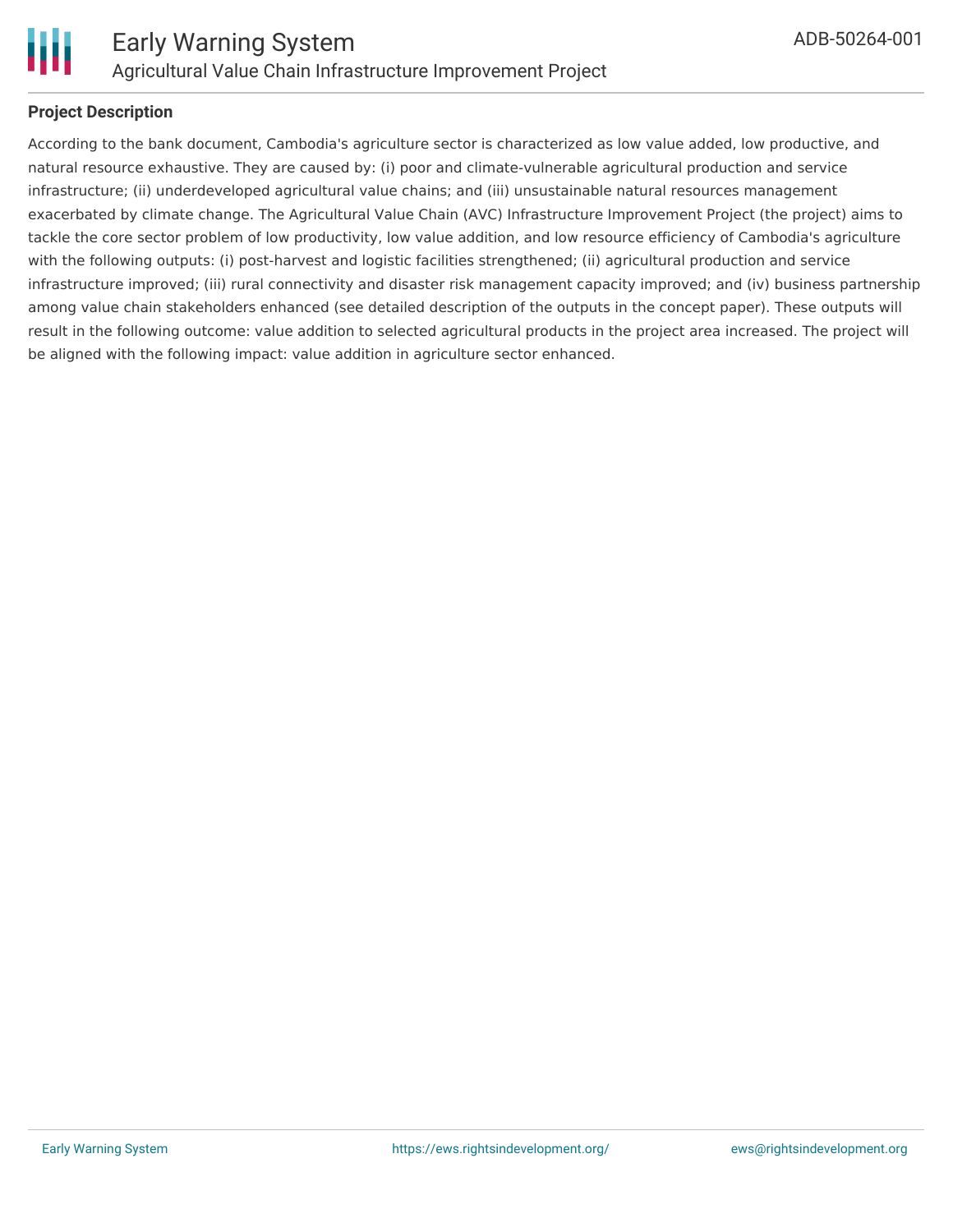

#### **Investment Description**

Asian Development Bank (ADB)

Co-financing:

Japan Fund for Poverty Reduction (Full ADB Administration) US\$ 1.50 million

Project Readiness Improvement Trust Fund (Full ADB Administration) US\$ 0.50 million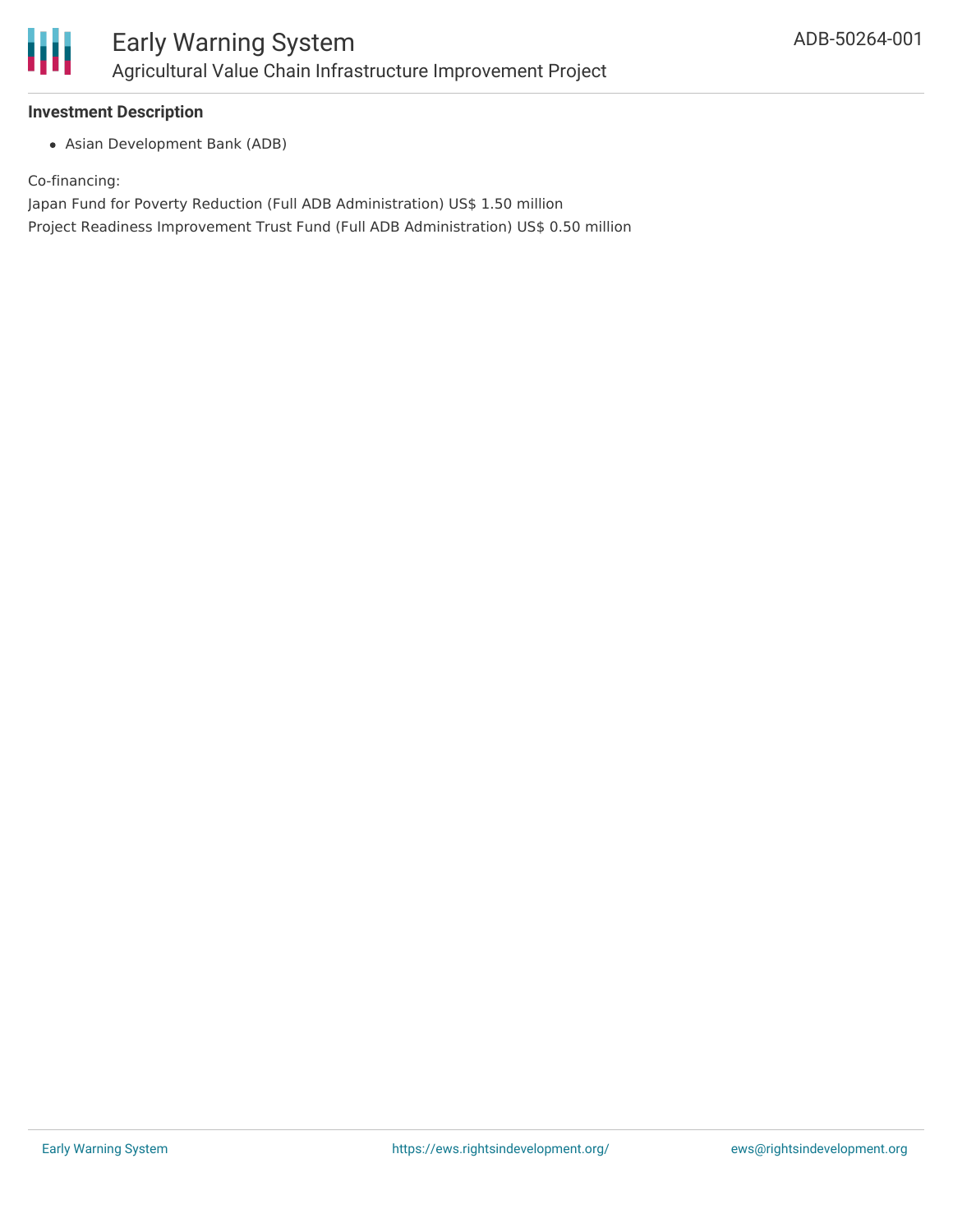

#### **Contact Information**

**Responsible ADB Officer** Ueda, Takeshi **Responsible ADB Department** Southeast Asia Department **Responsible ADB Division** Environment, Natural Resources & Agriculture Division, SERD **Executing Agencies** Ministry of Agriculture, Forestry & Fisheries # 40 Norodom Blvd. Phnom Penh, Cambodia

#### **ACCOUNTABILITY MECHANISM OF ADB**

The Accountability Mechanism is an independent complaint mechanism and fact-finding body for people who believe they are likely to be, or have been, adversely affected by an Asian Development Bank-financed project. If you submit a complaint to the Accountability Mechanism, they may investigate to assess whether the Asian Development Bank is following its own policies and procedures for preventing harm to people or the environment. You can learn more about the Accountability Mechanism and how to file a complaint at: http://www.adb.org/site/accountability-mechanism/main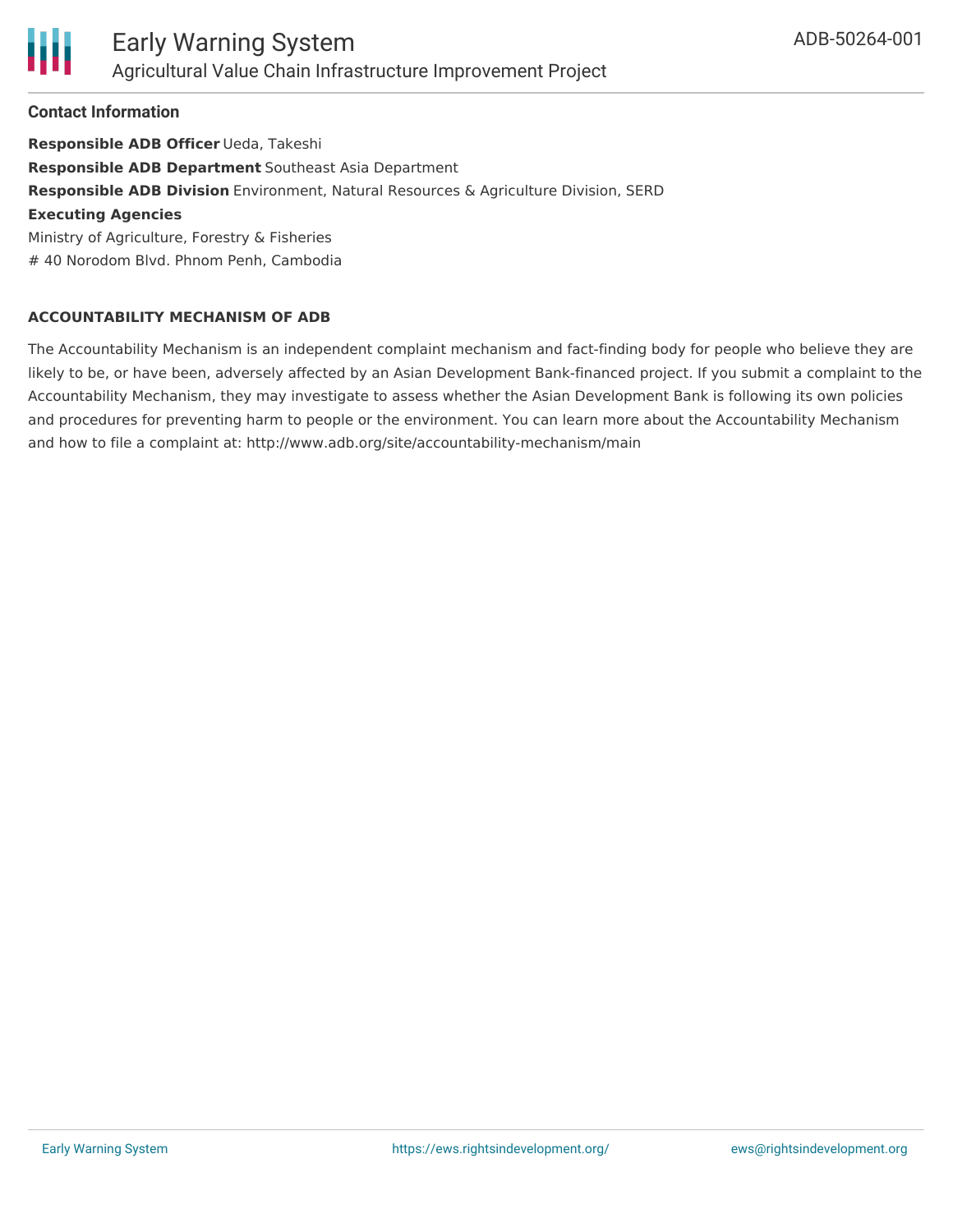

# Early Warning System Agricultural Value Chain Infrastructure Improvement Project

#### **Bank Documents**

- Agricultural Value Chain [Infrastructure](https://ewsdata.rightsindevelopment.org/files/documents/01/ADB-50264-001_CEUqug3.pdf) Improvement Project: Initial Poverty and Social Analysis [\[Original](https://www.adb.org/projects/documents/cam-50264-001-ipsa) Source]
- Agricultural Value Chain [Infrastructure](https://ewsdata.rightsindevelopment.org/files/documents/01/ADB-50264-001_O6DLx3m.pdf) Improvement Project: Technical Assistance Report [\[Original](https://www.adb.org/projects/documents/cam-50264-001-tar) Source]
- Project [Disclosure](https://ewsdata.rightsindevelopment.org/files/documents/01/ADB-50264-001.pdf) PDF [\[Original](https://www.adb.org/printpdf/projects/50264-001/main) Source]
- Terms of Reference for [Consultants](https://ewsdata.rightsindevelopment.org/files/documents/01/ADB-50264-001_BOugqAx.pdf) [\[Original](https://www.adb.org/projects/documents/cam-50264-001-tar) Source]